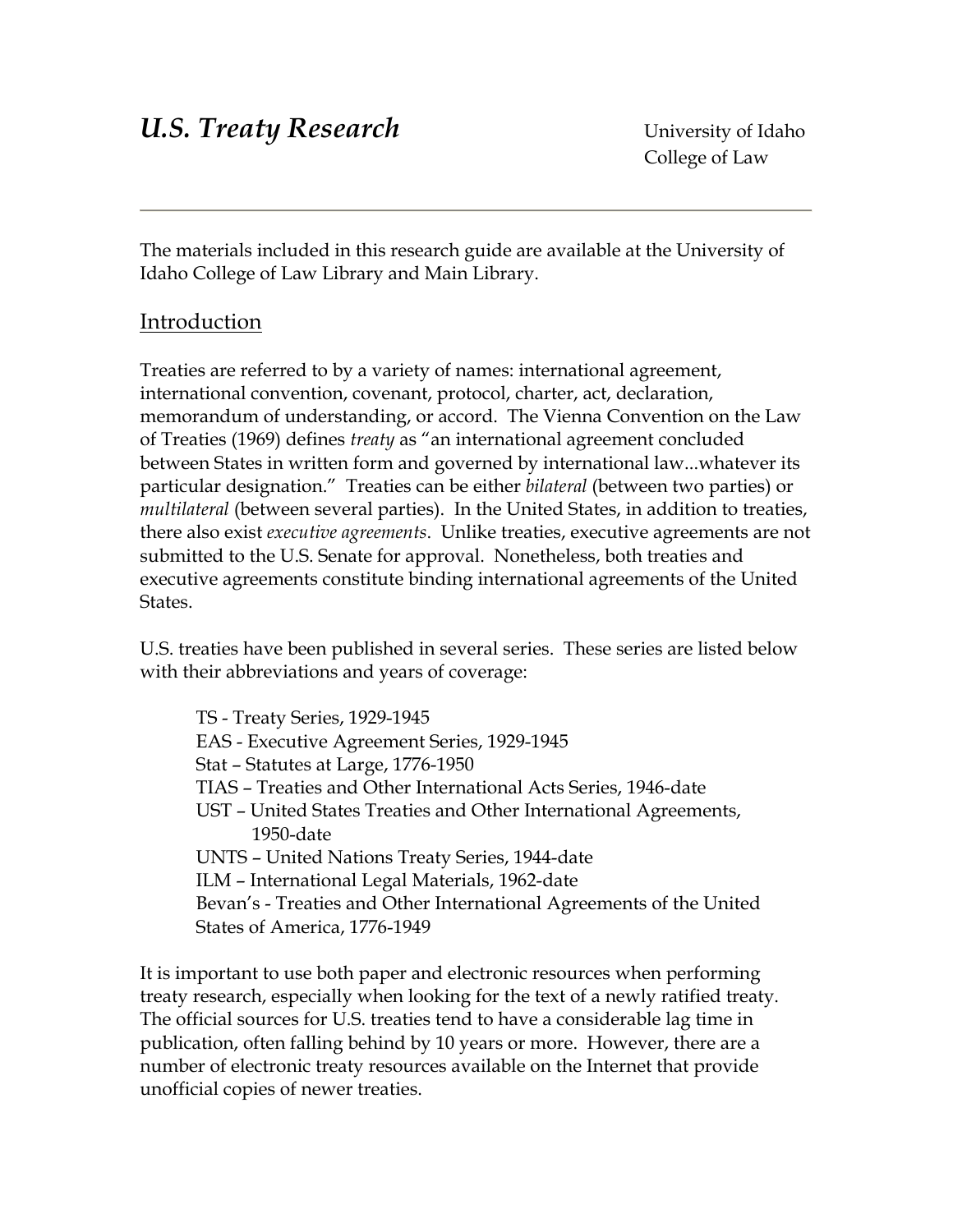For more detailed information on treaty research the following materials may be helpful.

*Fundamentals of Legal Research 8th ed.*  Law Library Reserve KF240 J66 Chapter 20 on "International Law" has a good discussion on U.S. and non-U.S. treaty research.

*Guide to International Legal Research 5th ed.* 

Law Library Ref. KZ1234 G85

Comprehensive research guide covering primary and secondary sources, practice materials, and country specific resources, both in paper and electronic format. Part II, Chapter B covers treaty resources.

#### *ASIL Guide to Electronic Resources for International Law: Treaties*  <http://www.asil.org/resource/home.htm>

Detailed research guide to U.S. and non-U.S. treaty research with numerous links to online resources. Part of a larger research guide to international law.

*Researching U.S. Treaties and Agreements* 

<http://www.llrx.com/features/ustreaty.htm> This guide covers both paper and electronic resources used in U.S. treaty research.

Generally, there are three steps to performing treaty research:

- 1. Finding the text of the treaty or agreement.
- 2. Determining the treaty's status (is it still in force).
- 3. Locating legislative history or cases interpreting a treaty.

# Locating Treaties

#### *United States Treaty Index, 1776-1990 Consolidation* Law Library Ref. KZ235 U58 1991

This is the primary index for locating U.S. treaties. Also known as Kavass' index. Access volumes through treaty number, or chronological, country, and subject indexes. Provides citations to treaty texts in Statutes at Large, UST, TIAS, UNTS, Bevan's, or ILM, as appropriate. Assigns KAV numbers to treaties released by the Dept. of State but not yet published in TIAS. Supplemented by Revision volumes and semi-annually by the *Current Treaty Index* (Ref. KZ235 C87)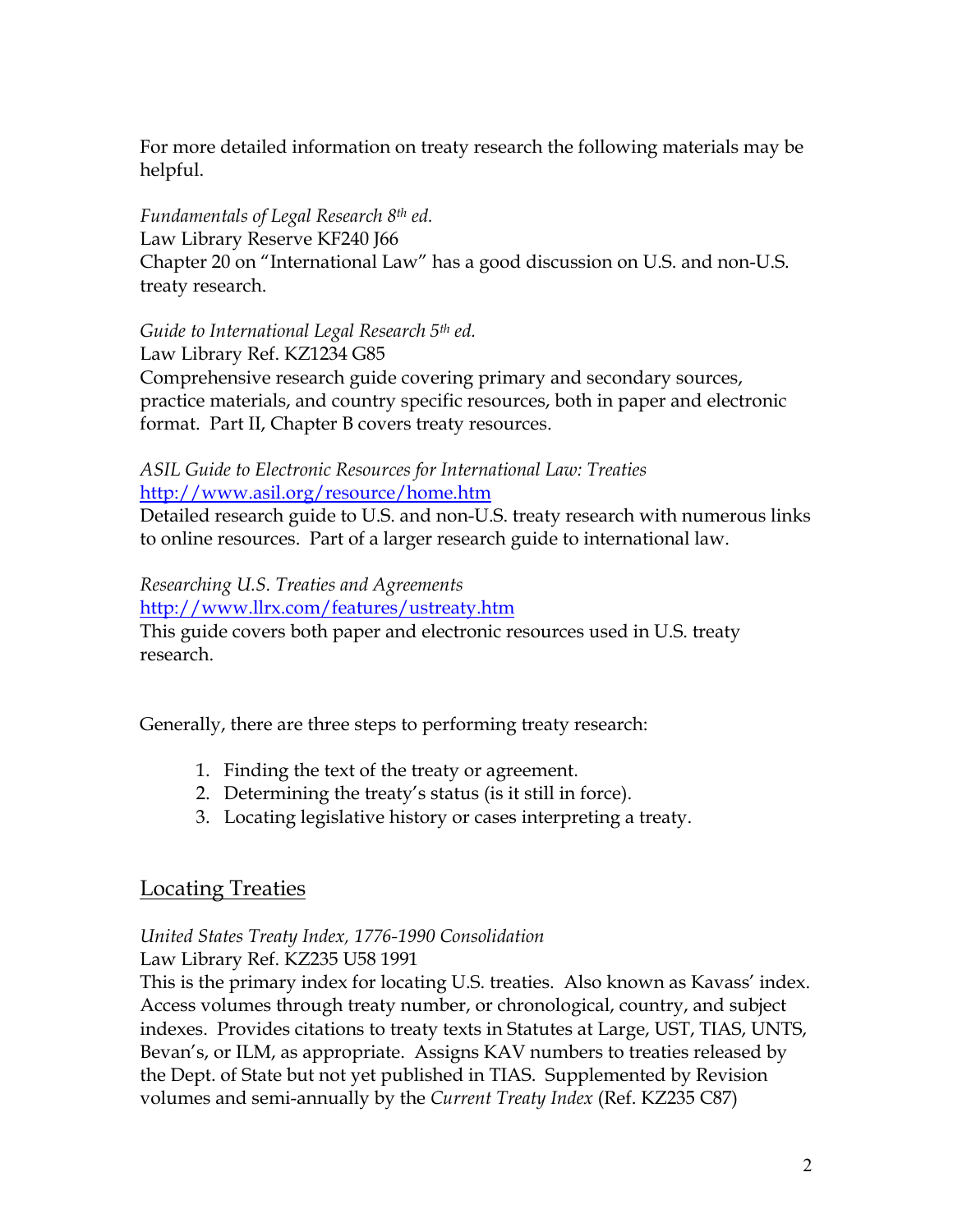Two other sources that can be used for locating treaties are *Treaties in Force* and *A Guide to the United States Treaties in Force*. These indexes are normally used for verifying the status of treaties, but also provide citations to the text of treaties printed in Statutes at Large, UST, TIAS, UNTS, and other publications. See **Verifying Treaty Status**, below, for a full description of these materials.

## Treaty Sources: Current

*Thomas – Legislative Information on the Internet*  <http://thomas.loc.gov/home/treaties/treaties.htm> The text of treaties ratified by the Senate beginning with the 104<sup>th</sup> Congress can be found on *Thomas.* Treaties are listed by Congress and treaty number.

*United States Treaties and Other International Agreements* (U.S.T.)

Law Library KZ235.3 U55 The official collection of U.S. treaties and agreements entered into since 1950. This series has a considerable lag time in publication, about 15 years.

*Treaties and Other International Acts Series* (T.I.A.S.)

Law Library KZ235.3 U552

This is the first official publication of U.S. treaties – slip treaties - before they are bound in U.S.T., beginning in 1946. Lag time in publication is about 8 years.

*International Legal Materials* (I.L.M.)

Law Library Periodicals

Bimonthly publication, beginning in 1962. Publishes the full-text of selected U.S. and non-U.S. treaties and some judicial opinions. Often the only print source for recent treaties. Annual subject index in the last volume for each year. Cumulative subject indexes for 1962-1969 and 1970-1979.

# Treaty Sources: Historical

## *Avalon Project – Yale Law School*

<http://www.yale.edu/lawweb/avalon/avalon.htm>

The text of selected U.S. treaties can be found on the *Avalon Project* web site. Search under "Major Collections," "American Diplomacy: Bilateral Treaties 1778- 1999" and "American Diplomacy: Multilateral Treaties 1864-1999." Also under "Major Collections" can be found the text of selected "Treaties Between the United States and Native Americans." Not an official source.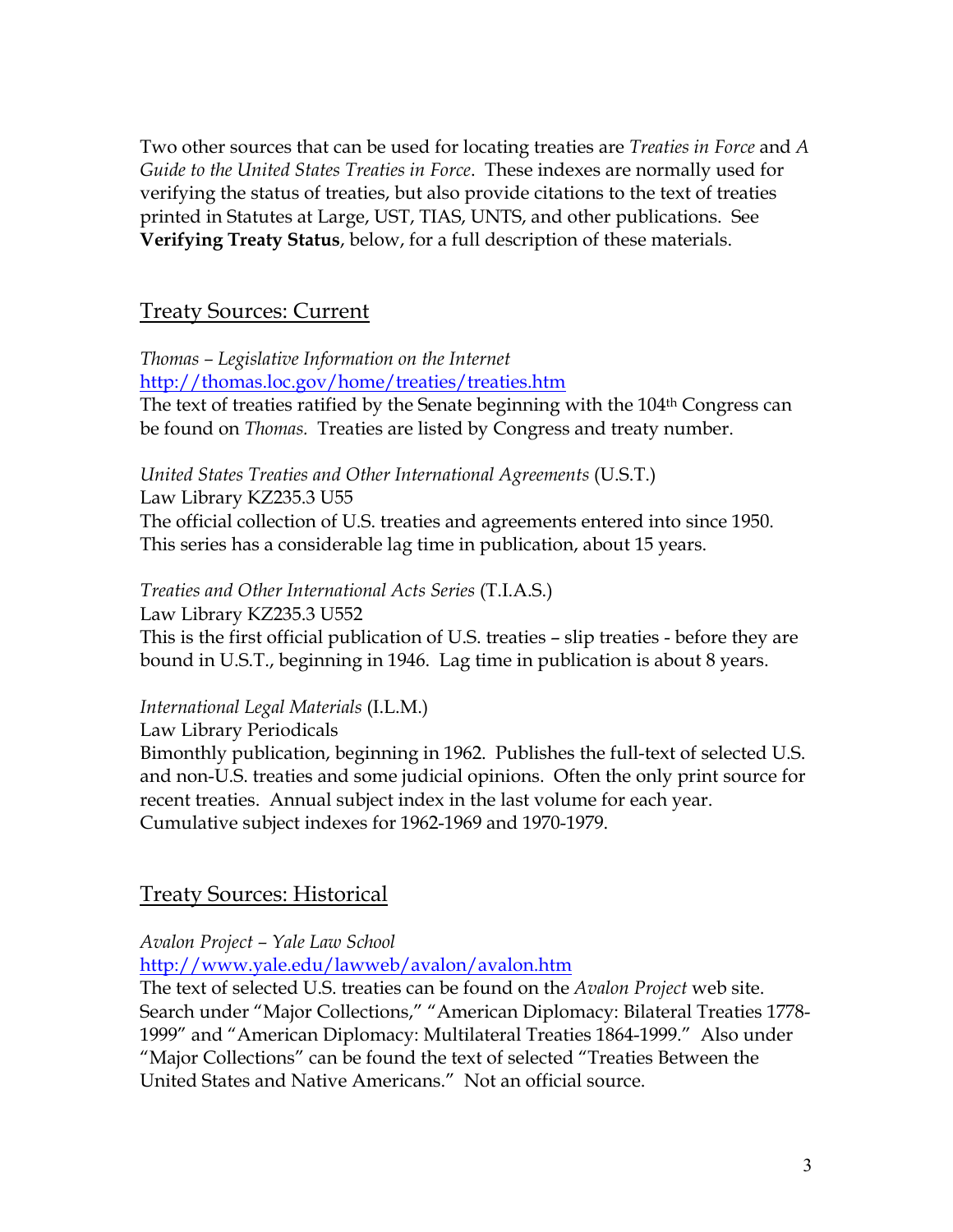*Treaties and Other International Agreements of the United States of America, 1776- 1949.* 

### Law Library KZ236 1968

Also known as Bevan's. Reproduces the treaties published in *Statutes at Large*. Vols. 1-4 have the text of multilateral treaties arranged in chronological order by date of signature; vols. 5-12 include bilateral treaties in alphabetical order by country; vol. 13 has a cumulative country and subject index. Not an official source.

## *United States Statutes at Large*

Law Library Main Floor Shelf 210

Volumes 8 through 64 contain the official text of treaties and international agreements negotiated between the U.S. and other countries from 1776–1949. Vol. 8 contains all treaties from 1778-1845. Vol. 64 contains a cumulative list of all treaties and agreements for vols. 1-64. Volume 7 contains all treaties entered into by the U.S. and the various Indian tribes between 1778-1845. The first 18 volumes of Statutes at Large (1789-1875) are available on the Library of Congress American Memory web site [http://memory.loc.gov/ammem/amlaw/lwsl.html.](http://memory.loc.gov/ammem/amlaw/lwsl.html)

# Verifying Treaty Status

### *Thomas – Legislative Information on the Internet*  <http://thomas.loc.gov/home/treaties/treaties.htm>

Complete treaty status information can be found on *Thomas* for treaties issued since the 94<sup>th</sup> Congress; 90<sup>th</sup> – 94<sup>th</sup> some data missing; 81<sup>st</sup> – 89<sup>th</sup> little information. Search by treaty number, word/phrase, or treaty type.

## *Treaties in Force*

## Law Library Ref. KZ235 T74

An annual publication by the U.S. Department of State. Lists and summarizes bilateral and multilateral treaties still in force as of January  $1<sup>st</sup>$ . Bilateral treaties arranged by country and subject; multilateral treaties arranged by subject. Provides citations to treaty texts in Statutes at Large, UST, TIAS, UNTS, Bevan's, or ILM, as appropriate.

### --*Treaty Actions*

Since *Treaties in Force* is issued annually, the Dept. of State issued a weekly newsletter called *Dispatch* to act as an update service on bilateral and multilateral treaties. Publication of *Dispatch* ceased in 1999 and was replaced by an online version called *Treaty Actions* [\(www.state.gov/s/l/c3428.htm](http://www.state.gov/s/l/c3428.htm)). Online coverage begins in 1997.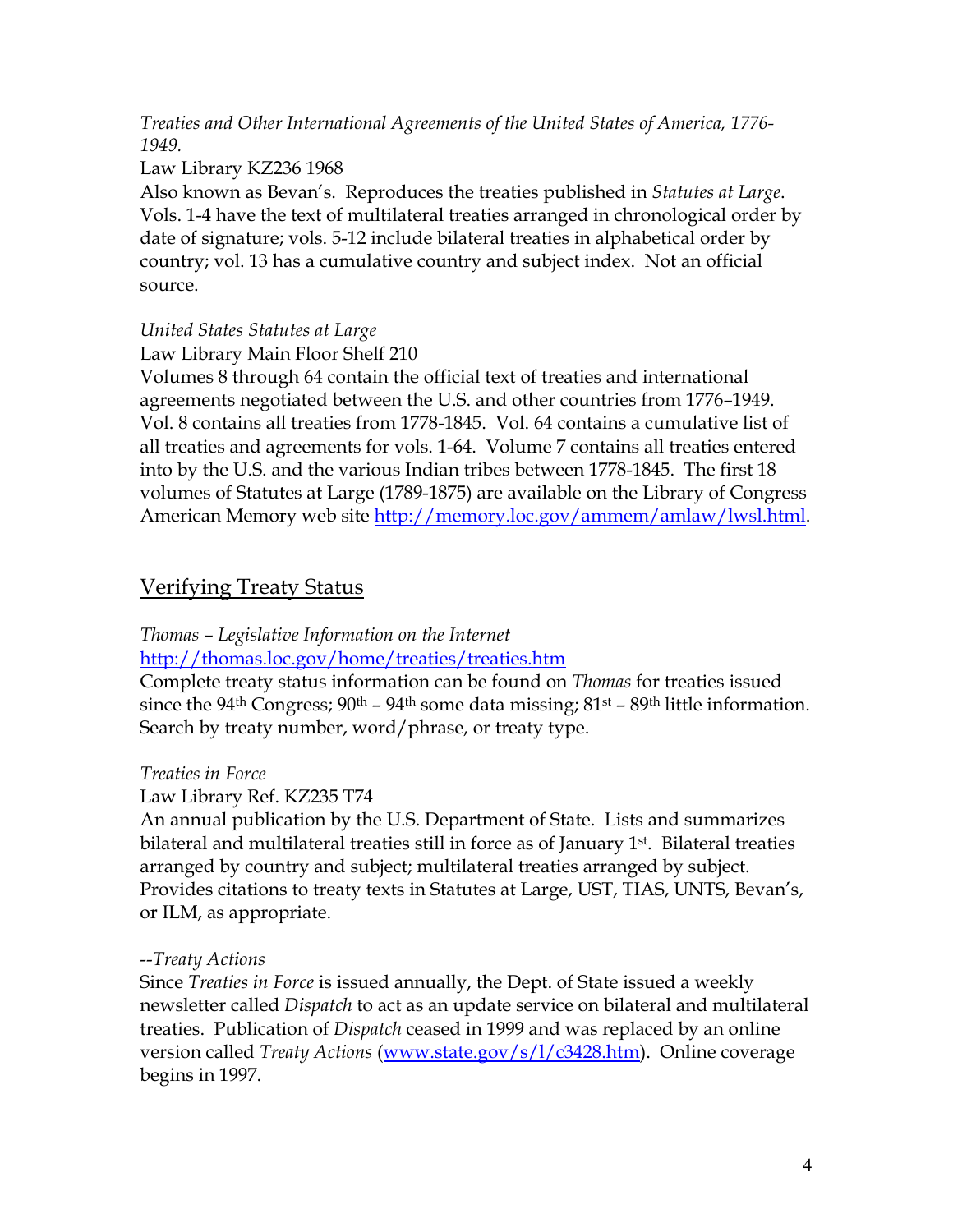# *A Guide to the United States Treaties in Force*

Law Library Ref. KZ235 G85

Also known as Kavass' guide. A more detailed index for locating bilateral and multilateral treaties than *Treaties in Force*. Vol. 1 lists treaties according to treaty number (TS, EAS, TIAS, or KAV); vol. 2 by country and subject; vol. 3 in chronological order. Provides citations to Statutes at Large, UST, TIAS, UNTS, Bevan's, and KAV.

### *CCH Congressional Index*

Law Library Ref. KF49 C58

Two-volume looseleaf set issued for each Congressional session. The Senate volume contains a section on treaties pending before the Senate, beginning with the 87th Congressional session. Provides a brief summary of the treaty with some information on current Senate action.

# Legislative History and Subsequent Treatment

## *GPO Access*

<http://www.gpoaccess.gov/serialset/index.html>

The *Congressional Serial Set*, including *Senate Treaty Documents* and *Senate Executive Reports*, can be searched on GPO Access, beginning with the 104th Congress.

## *U.S. Congressional Serial Set*

Main Library Government Documents Collection Y 1.1/2 Two important publications related to the legislative history of U.S. treaties are reproduced in the *Serial Set*: *Senate Treaty Documents* and *Senate Executive Reports*. *Senate Treaty Documents* include the text of treaties and supporting documentation. *Senate Executive Reports* include the Senate Foreign Relations Committee analysis and recommendations concerning proposed treaties. Main Library collection begins with vol. 58 - current. Also available on microfiche, vols. 919 – 3636.

--*CIS U.S. Serial Set Index*  Main Library Reference GP 3.7X Use this index to find references to *Senate Treaty Documents* and *Senate Executive Reports*. Covers the *Serial Set* from 1789-1969.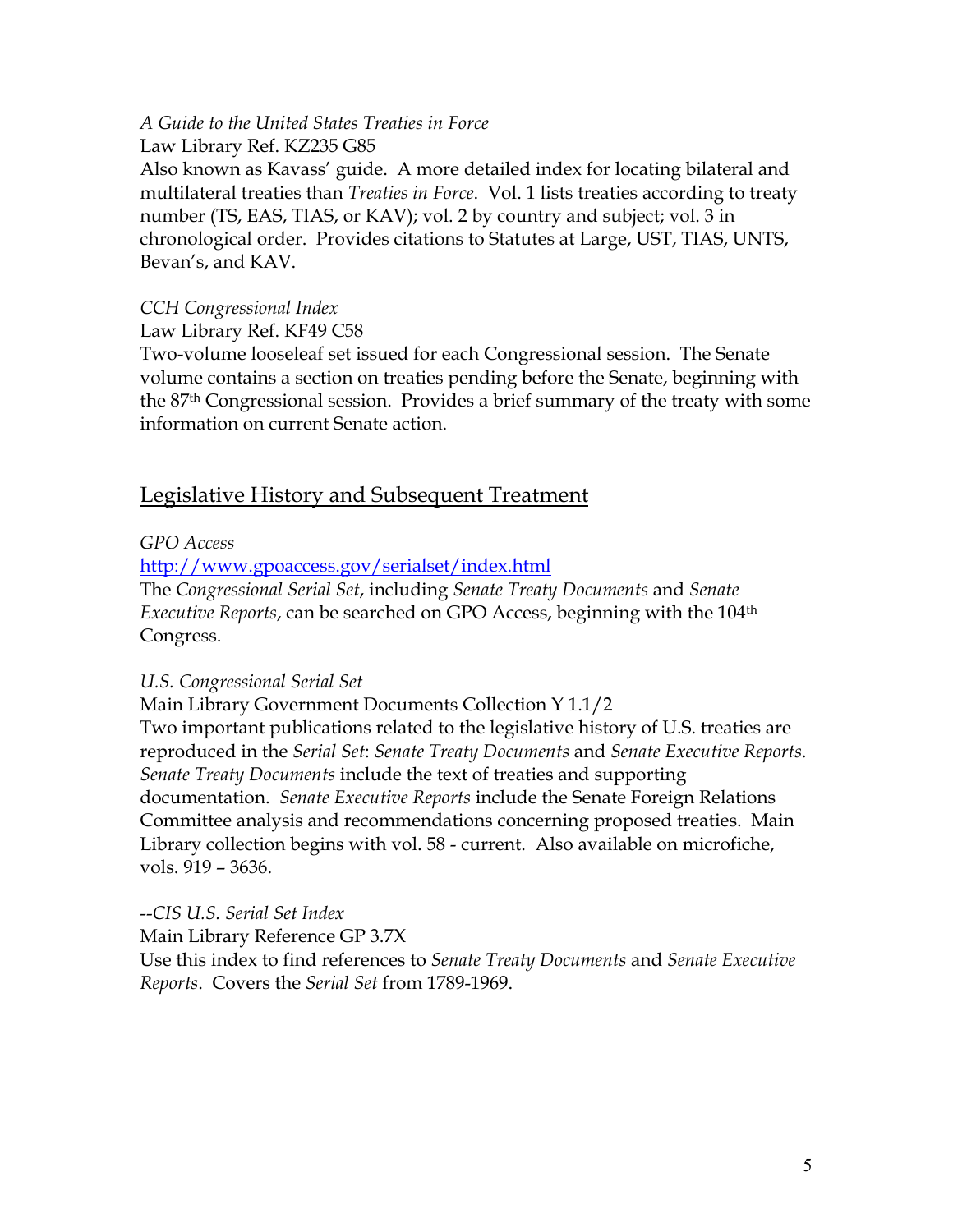--*CIS Abstracts/Index/Legislative Histories*  Law Library Ref. KF49 C62 Since 1970, references to both *Senate Treaty Documents* and *Senate Executive Reports* can be found in the *Abstract* volume under the heading, "Senate Committee, Foreign Relations, Executive Reports and Executive Documents."

#### *Shepard's United States Citations*

Law Library Shepard's Table Citations to federal cases and amendments can be found in the statute volumes. Pre-1950 treaties are listed by Statutes at Large citation, post-1949 treaties by UST or TIAS citation.

*United States Code Service* (USCS) Law Library Main Floor Shelf 207 See the volume titled, "Notes to Uncodified Laws and Treaties," for notes and annotations concerning bilateral and multilateral treaties.

# Additional Information

### Practice Digests

Practice digests are treatises providing a comprehensive analysis of U.S. policy regarding international law. Published by the Department of State. Citations to primary and secondary sources are incorporated into the text, rather than through footnotes or endnotes.

### *A Digest of International Law of the United States...*

Law Library KZ237 W5 1887 This is the first of the digests issued by the Department of State, also known as Wharton's. Three volumes.

### *A Digest of International Law as Embodied in Diplomatic Discussions...*  Law Library KZ237.7 M66 1906a

Also known as Moore's digest. Published in 1906, this is a revised and much expanded version of Wharton's digest, comprising eight volumes.

### *Digest of International Law*

Law Library KZ237.7 H32 1975

Also known as Hackworth's digest. This set does not include material covered in Wharton's or Moore's digests, but surveys the period from 1906-1939. Eight volumes.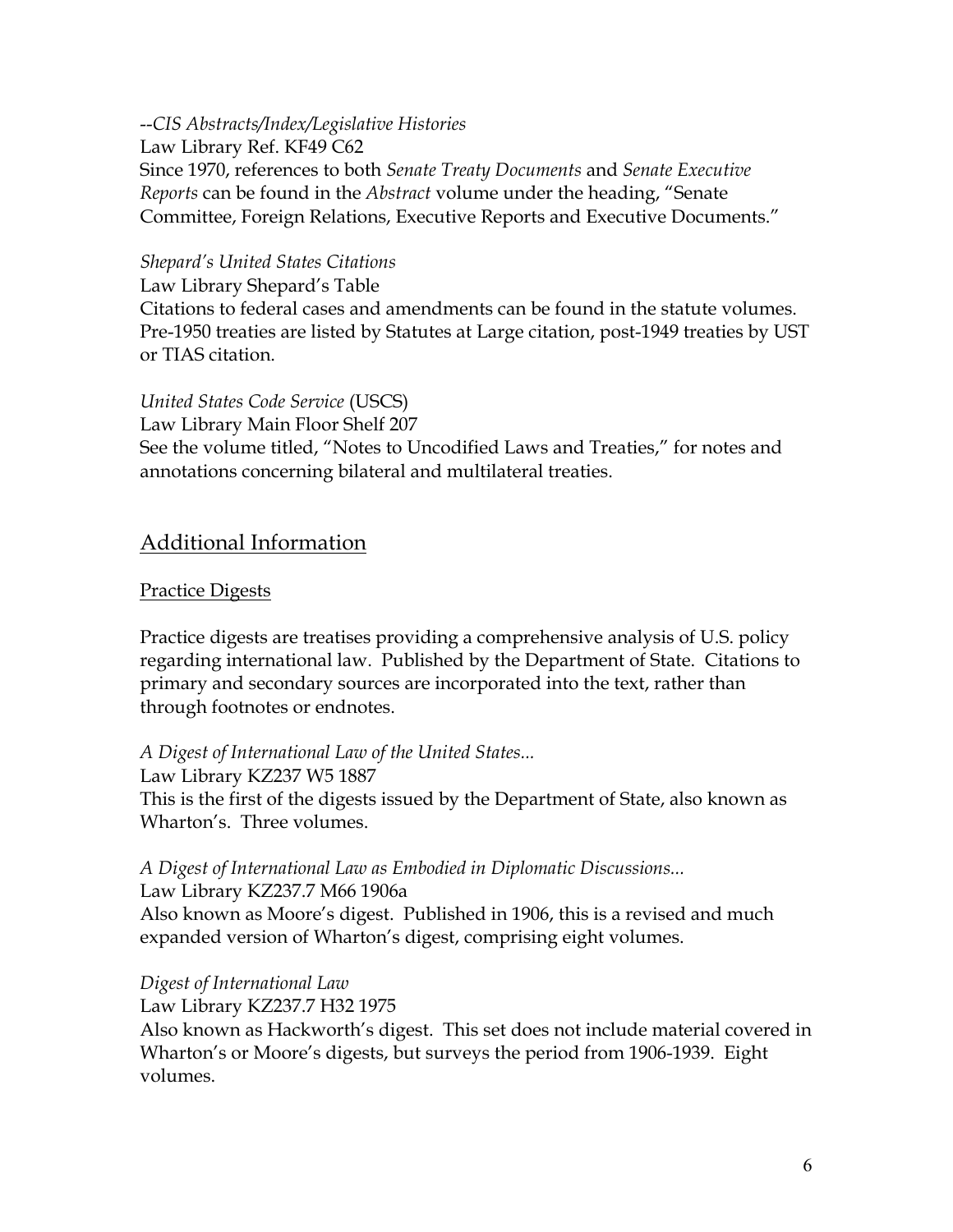# *Digest of International Law*

Law Library KZ237.7 W49 1963

This 15 volume set began publication in 1963 and ended in 1973; also known as Whiteman's digest. Whiteman's does not include the material covered in Hackworth's digest.

### *Digest of United States Practice in International Law*  Law Library KZ21 R68

This series differs from the previous digests in that it does not attempt to give a comprehensive analysis of U.S. international law. Instead, this series issues annual volumes covering all calendar year materials of legal significance. One volume was issued for each year from 1973-1980. A three volume cumulative set was issued for the years 1981-1988. There are no volumes covering the years 1989-1999. The practice of issuing annual volumes resumed in 2000 and is expected to continue.

#### Restatements

### *Restatement of the Law 3rd: The Foreign Relations Law of the United States*  Law Library Reserve KF395 A3F6 1987

Like other restatements, this two-volume set provides "black-letter rules" interpreting U.S. policy in the realm of international law. Notes and Comments provide copious citations to primary sources and secondary literature. Volume 1, part 3, deals specifically with international agreements. Updated by an annual paper supplement.

### **Special Collections**

### *U.S. Department of State*

### <http://www.state.gov/interntl>

There are a number of documents related to arms control and nonproliferation treaties available on the Dept. of State web site. Under "International Topics" see such headings as "Arms Control," "Nonproliferation," "Political-Military Affairs," and "Verification and Compliance."

## *Extradition Laws and Treaties of the United States*

Law Library KF9635 E9

A four-volume looseleaf set containing extradition treaties currently in force between the U.S. and other countries. Arranged alphabetically by country name. Volumes 3 and 4 reprint U.S. agreements concerning international judicial assistance in criminal matters.